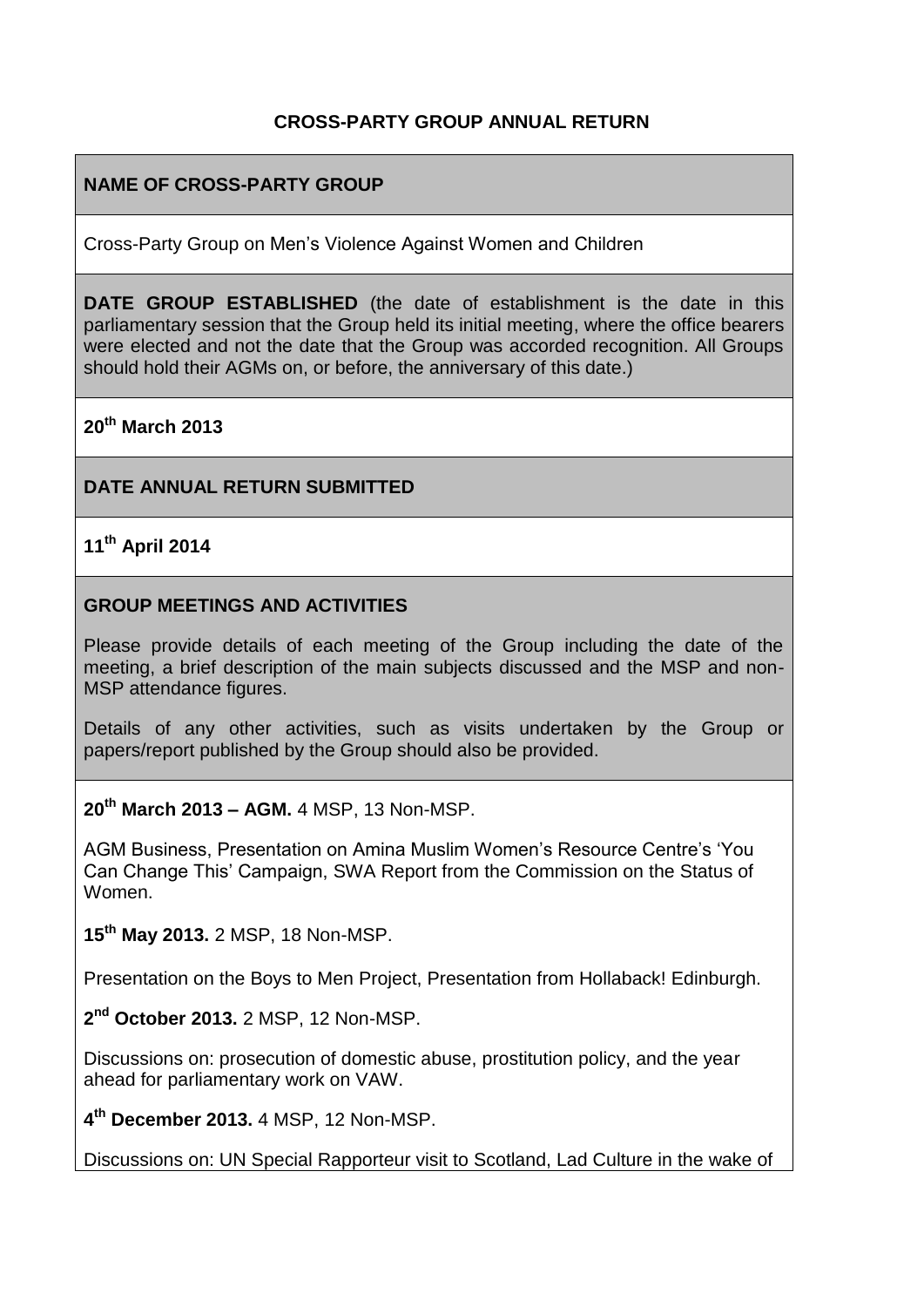University of Stirling Hockey Team video.

# **12th March 2014 (AGM).** 4 MSP, 24 Non-MSP.

Subjects Discussed: Criminalisation of Forced Marriage; Kenny MacAskill Cabinet Secretary for Justice took questions on the Scottish Government Justice programme, current legislative initiatives including the criminalisation of forced marriage, Victims and Witnesses legislation implementation, Court Reform (Scotland) Bill, Criminal Justice (Scotland) Bill and court delays; Input from Scottish Government Gender LGBT Equality & Violence Against Women Team on the draft Scottish Government Strategy; General updates and Information sharing.

# **MSP MEMBERS OF THE GROUP**

Please provide names of all MSP members of the Group. Note that only names need to be provided, no party designation or other information is required.

| Christina | McKelvie       |
|-----------|----------------|
| Malcolm   | Chisholm       |
| Jamie     | McGrigor       |
| Claudia   | <b>Beamish</b> |
| Alison    | Johnstone      |
| Stewart   | Maxwell        |
| Sandra    | White          |
| Gil       | Paterson       |
| Drew      | Smith          |
| Rhoda     | Grant          |
| Johann    | Lamont         |
| James     | Kelly          |

# **NON-MSP MEMBERS OF THE GROUP**

For organisational members please provide only the name of the organisation, it is not necessary to provide the name(s) of individuals who may represent the organisation at meetings of the Group.

| <b>Individuals</b> | <b>Christine Gray</b><br><b>Isobel Hart</b><br>Laura Kemp<br><b>Christine Ratcliffe</b><br><b>Shirley Henderson</b><br>George Eckton |
|--------------------|--------------------------------------------------------------------------------------------------------------------------------------|
|--------------------|--------------------------------------------------------------------------------------------------------------------------------------|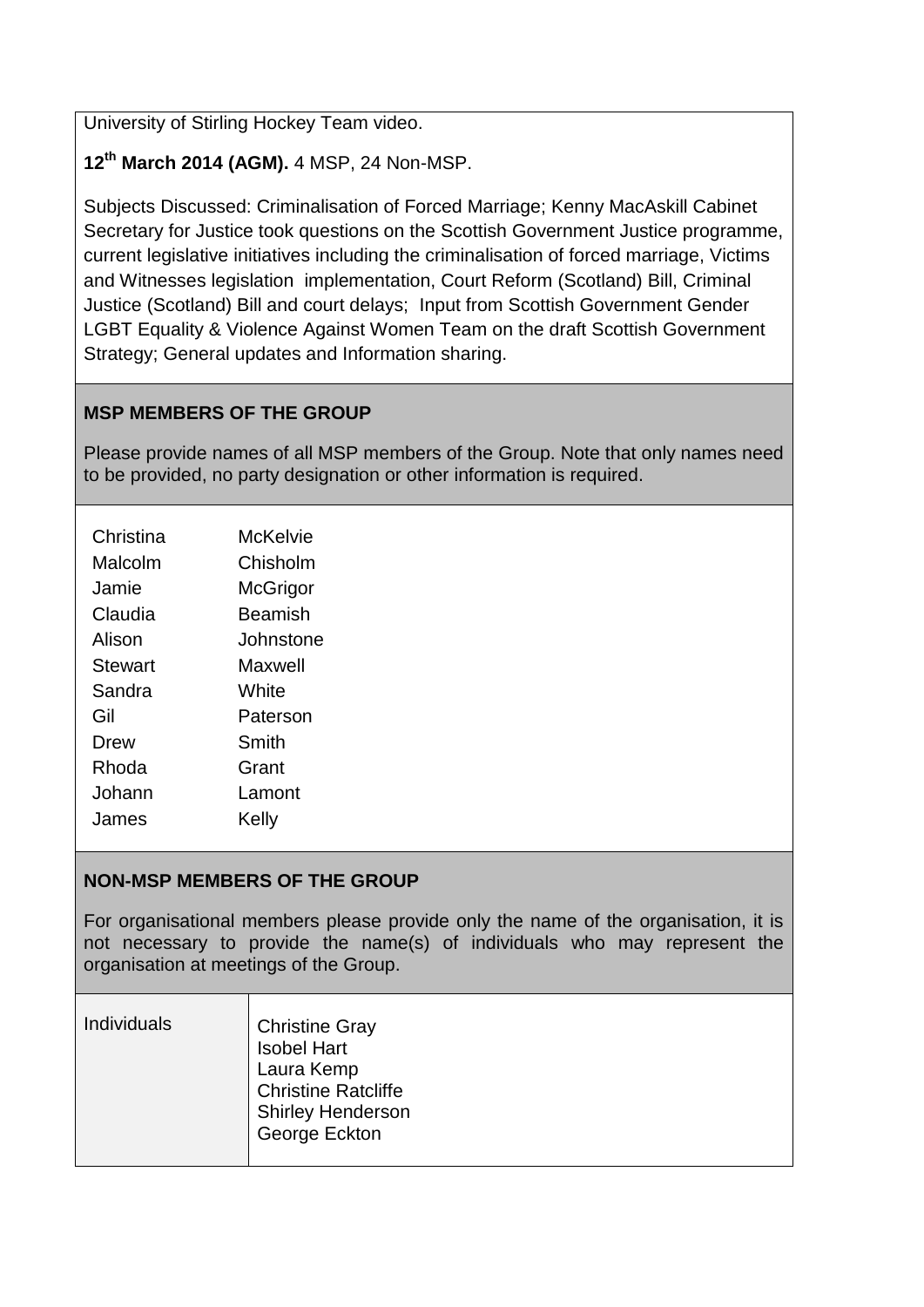| Organisations | <b>Eighteen and Under</b>                                                                      |
|---------------|------------------------------------------------------------------------------------------------|
|               | <b>ASSIST</b>                                                                                  |
|               | A Life Less Ordinary                                                                           |
|               | Central Scotland Rape Crisis & Sexual Abuse Centre                                             |
|               | Children 1st                                                                                   |
|               | <b>City of Edinburgh Council</b>                                                               |
|               | Edinburgh Women's Aid                                                                          |
|               | Edinburgh Women's Rape and Sexual Assault Centre<br>Fife Domestic and Sexual Abuse Partnership |
|               | <b>Fife Rape and Sexual Assault Centre</b>                                                     |
|               | Glasgow Women's Aid                                                                            |
|               | <b>Grampian Regional Equality Council</b>                                                      |
|               | Health Policy & Planning, West Lothian / Engender                                              |
|               | <b>NHS Lanarkshire - EVA Services</b>                                                          |
|               | <b>Open Secret</b>                                                                             |
|               | Out of the Darkness Theatre Company                                                            |
|               | <b>Rape Crisis Scotland</b><br>Roshni                                                          |
|               | <b>Scottish Refugee Council</b>                                                                |
|               | <b>Scottish Parliament</b>                                                                     |
|               | <b>Scottish Women's Convention</b>                                                             |
|               | Scottish Women's Aid                                                                           |
|               | Shakti Women's Aid                                                                             |
|               | Soroptimists International                                                                     |
|               | <b>Streetwork</b>                                                                              |
|               | <b>Violence Reduction Unit</b>                                                                 |
|               | <b>Women's Support Project</b>                                                                 |
|               | <b>Women Supporting Women</b><br>Zero Tolerance                                                |
|               |                                                                                                |
|               | <b>WILPF</b>                                                                                   |
|               | <b>Stirling Council</b><br>Children 1st                                                        |
|               | <b>West Lothian Council</b>                                                                    |
|               |                                                                                                |
|               | <b>NHS Greater Glasgow and Clyde</b>                                                           |
|               | <b>Improvement Service</b>                                                                     |
|               | <b>Relationship Scotland</b>                                                                   |
|               | <b>Couple Counselling Central Scotland</b>                                                     |
|               | <b>Strathclyde University</b><br><b>STUC</b>                                                   |
|               | Barnardo's                                                                                     |
|               |                                                                                                |
|               | <b>Glasgow Caledonian University</b>                                                           |
|               | NHS Lothian Sex Offender Liaison Service                                                       |
|               | <b>NHS Grampian</b>                                                                            |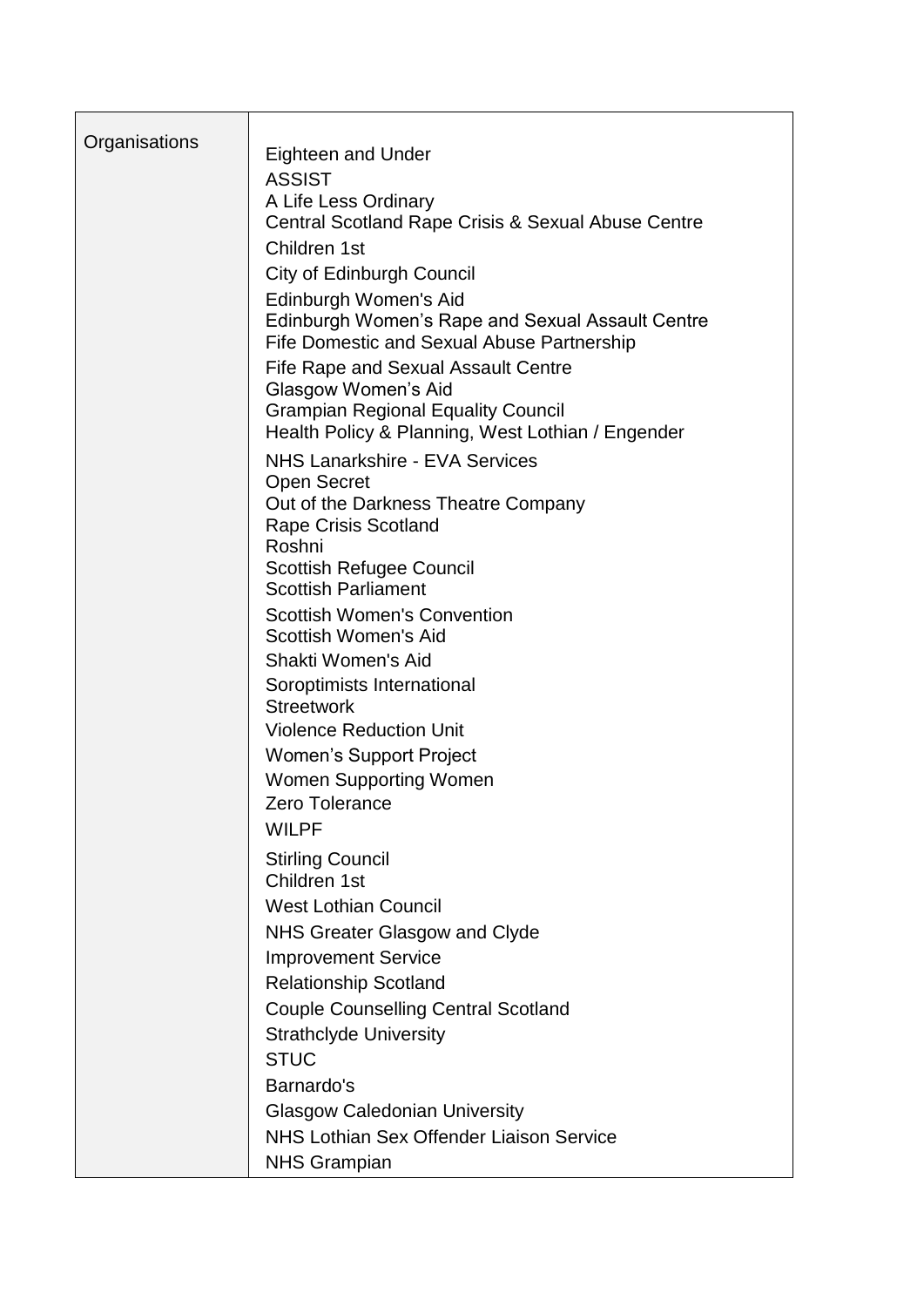| <b>Police Scotland</b>                         |
|------------------------------------------------|
| <b>Glasgow Children's and Families Service</b> |
| <b>White Ribbon Scotland</b>                   |
| <b>HMP Addiewell</b>                           |
| <b>Mothers' Union</b>                          |
| <b>YWCA Scotland</b>                           |
| Hollaback! Edinburgh                           |
|                                                |

## **GROUP OFFICE BEARERS**

Please provide names for all office bearers. The minimum requirement is that two of the office bearers are MSPs and one of these is Convener – beyond this it is a matter for the Group to decide upon the office bearers it wishes to have. It is permissible to have more than one individual elected to each office, for example, coconveners or multiple deputy conveners.

| Convener               | Malcolm Chisholm MSP and Christina McKelvie MSP |
|------------------------|-------------------------------------------------|
| <b>Deputy Convener</b> | Claudia Beamish MSP and Jamie McGrigor MSP      |
| Secretary              | Louise Johnson, Scottish Women's Aid            |
| Treasurer              |                                                 |

### **FINANCIAL BENEFITS OR OTHER BENEFITS RECEIVED BY THE GROUP**

Please provide details of any financial or material benefit(s) received from a single source in a calendar year which has a value, either singly or cumulatively, of more than £500. This includes donations, gifts, hospitality or visits and material assistance such as secretariat support.

Details of material support should include the name of the individual providing support, the value of this support over the year, an estimate of the time spent providing this support and the name of the organisation that this individual is employed by / affiliated to in providing this support.

Groups should provide details of the date on which the benefit was received, the value of the benefit and a brief description of the benefit.

I can confirm that the value of the secretariat support provided by Scottish Women's Aid does not exceed £500 per annum.